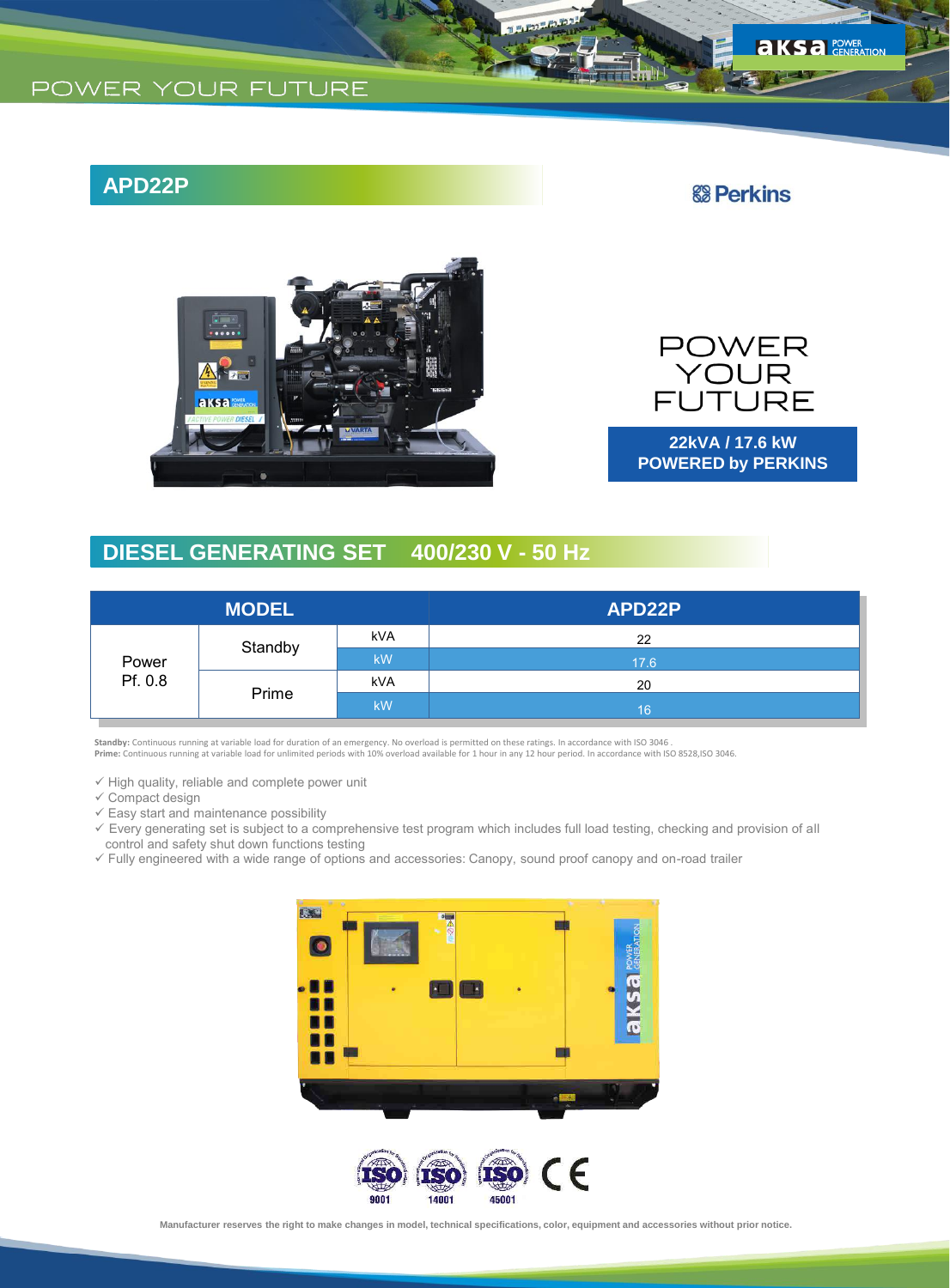| <b>PERKINS</b>                |                     |                     |  |  |  |
|-------------------------------|---------------------|---------------------|--|--|--|
| Model                         |                     | 404A-22G1           |  |  |  |
| <b>Engine Power Output</b>    | <b>kWm</b>          | 20.6                |  |  |  |
| at rated rpm                  | H <sub>P</sub>      | 28                  |  |  |  |
| Aspiration and Cooling        |                     | Naturally           |  |  |  |
| <b>Total Displacement</b>     | Litre               | 2.216               |  |  |  |
| No. of Cylinders and Build    |                     | 4; Vertical in-line |  |  |  |
| <b>Engine Speed</b>           | rpm                 | 1500                |  |  |  |
| Bore and Stroke               | mmxmm               | $84\times100$       |  |  |  |
| <b>Compression Ratio</b>      |                     | 23.3:1              |  |  |  |
| Governor                      |                     | Mechanical          |  |  |  |
| Fuel Consumption at full load | L/hr                | 5.3                 |  |  |  |
| Fuel Tank Capacity            | Litre               | 70                  |  |  |  |
| Oil Capacity                  | Litre               | 10.6                |  |  |  |
| Coolant Capacity              | Litre               | $\overline{7}$      |  |  |  |
| <b>Radiator Cooling Air</b>   | m <sup>3</sup> /min | 40.2                |  |  |  |
| Air Intake - Engine           | m <sup>3</sup> /min | 1.45                |  |  |  |
| <b>Exhaust Gas Flow</b>       | m <sup>3</sup> /min | 3.94                |  |  |  |

 $\checkmark$  Heavy duty Perkins diesel engine

 $\checkmark$  Four stroke, water cooled, natural

 $\checkmark$  Direct injection fuel system

 $\checkmark$  Mechanical Governor system

- $\checkmark$  12/24 V D.C. starter and charge alternator
- $\checkmark$  Replaceable fuel filter, oil filter and dry element air filter
- $\checkmark$  Cooling radiator and fan<br> $\checkmark$  Starter battery (with lead

 $\checkmark$  Starter battery (with lead acid) including Rack and Cables  $\checkmark$  Flexible fuel connection hoses and manual oil sump drain

Flexible fuel connection hoses and manual oil sump drain valve

 $\checkmark$  Industrial capacity exhaust silencer and steel bellows

 $\checkmark$  Jacket water heater(at automatic models)

 $\checkmark$  Operation manuals and circuit diagram documents

## **ALTERNATOR**

| <b>Design</b>                                | Brushless single bearing, revolving field                |
|----------------------------------------------|----------------------------------------------------------|
| Stator                                       | 2/3 pitch                                                |
| Rotor                                        | Single bearing, flexible disc                            |
| <b>Insulation System</b>                     | Class H                                                  |
| <b>Standard Temperature Rise</b>             | 125 - 163°C Continuous                                   |
| <b>Exciter Type</b>                          | Self Excited                                             |
| <b>Phase Rotation</b>                        | A(U), B(V), C(W)                                         |
| <b>Alternator Cooling</b>                    | Direct drive centrifugal blower fan                      |
| <b>AC Waveform Total Harmonic Distortion</b> | No load < 1.5%. Non distorting balanced linear load < 5% |
| Telephone Influence Factor (TIF)             | <50 per NEMA MG1-22.43                                   |
| Telephone Harmonic Factor (THF)              | $< 2\%$                                                  |

 $\checkmark$  Brushless, single bearing system, flexible disc, 4 poles

 $\checkmark$  Insulation class H

Standard degree of protection IP21 (\*IP22/IP23 is available.)

 $\checkmark$  Self-exciting and self-regulating

 $\checkmark$  Impregnation with tropicalised epoxy varnish

 $\checkmark$  Solid state Automatic Voltage Regulator

 $\checkmark$  Stator winding with 2/3 pitch for improved harmonics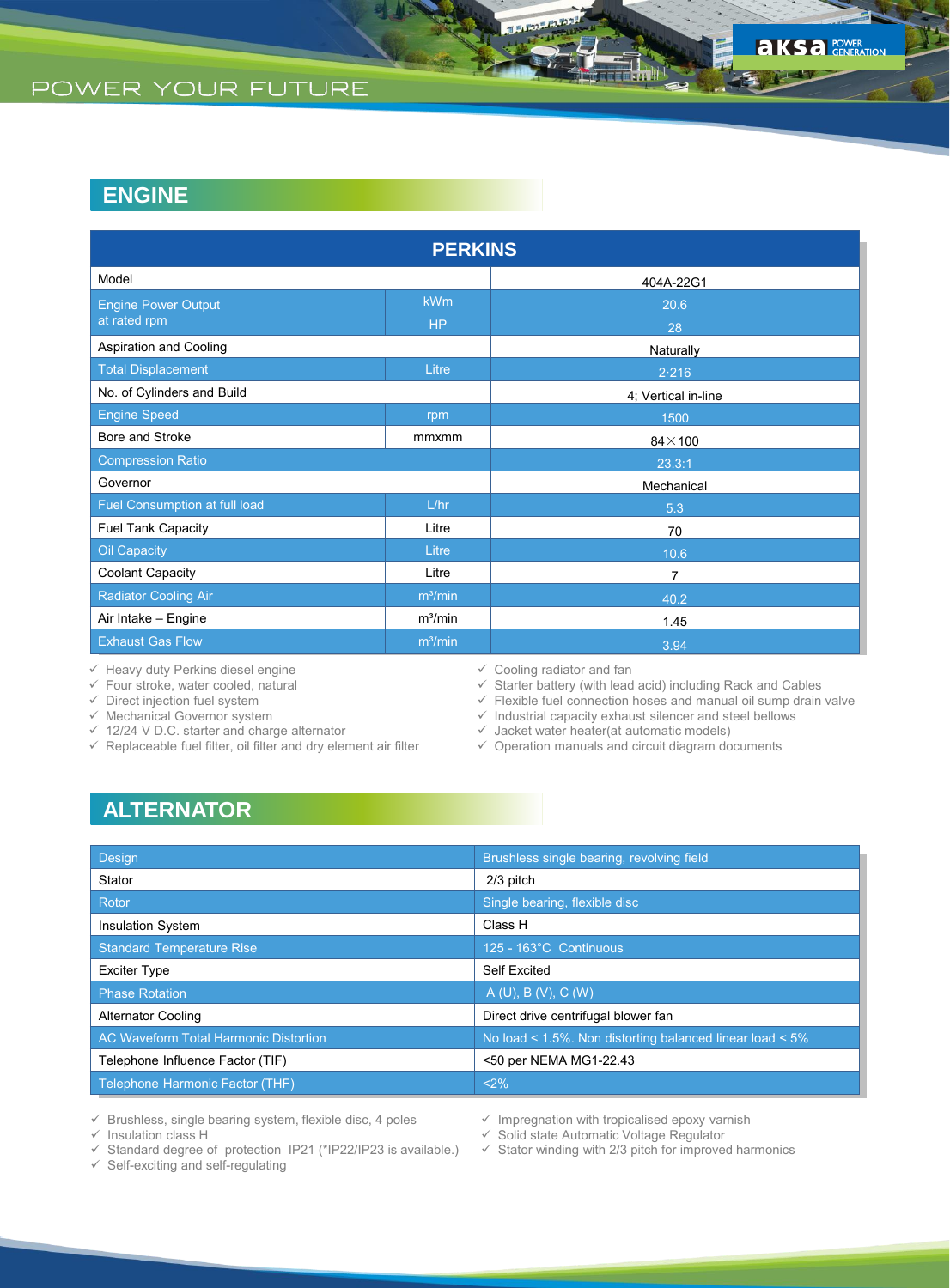## **CONTROL SYSTEM**

Control supervision and protection panel is mounted on the genset base frame. The control panel is equipped as follows:

### **1. Auto Mains Failure Control Panel**

- Panel equipments:
- $\checkmark$  Control with AMF module
- $\checkmark$  Static battery charger
- $\checkmark$  Emergency stop push button

### **a) Generating set control module DSE6120 features:**

- $\checkmark$  The module is used to monitor main supply and starts and stops of a standby generating set
- $\checkmark$  Micro-processor based design
- $\checkmark$  Automatic control of main and generator contactors
- $\checkmark$  Monitors engine performance and AC power output LED alarm indication
- $\checkmark$  Front panel configuration of timers and alarm trip points
- $4$  configurable analogue/digital inputs, 8 configurable digital inputs
- $6$  configurable DC outputs
- $\checkmark$  Easy push button control
- STOP/RESET MANUAL AUTO TEST START

### **b) Metering via LCD display:**

- $\checkmark$  Generator Volts (L-L / L-N)<br>  $\checkmark$  Engine oil pressure (PSI-Bar) Generator kW
- Engine oil pressure (PSI-Bar) Generator kW<br>Generator Ampere (L1,L2,L3) Generator Cos (σ)
- $\checkmark$  Generator Ampere (L1, L2, L3)
- $\checkmark$  Engine temperature (°C&°F)
- $\checkmark$  Generator Frequency (Hz)
- $\checkmark$  Plant battery volts
- $\checkmark$  Engine hours run
- $\checkmark$  Mains Volts (Ph-Ph/Ph-N)



**DSE 6120**

#### **c) Alarms:**

- $\checkmark$  Over and Under Speed<br> $\checkmark$  I ow and High Battery V
- Low and High Battery Volt.
- Start and Stop Failure
- $\checkmark$  Charge fail
- Over Current
- Under / Over Generator Voltage
- $\checkmark$  Low Oil Pressure
- $\checkmark$  Emergency stop
- $\checkmark$  High engine temperature

#### **d) LED indications**

- $\checkmark$  Mains available
- $\checkmark$  Generator available
- $\checkmark$  Mains on load
- Generator on load

### **2. Power Outlet Terminal Board Mounted on the Gen-set Base Frame**

### **OPTIONAL EQUIPMENTS**

#### **Diesel Engine**

Oil heater

### **Alternator**

- 3/4 Pole Output Circuit Breaker
- $\checkmark$  Anti-condensation Heater

### **Panel**

- $\checkmark$  Charge ammeter
- $\checkmark$  Transfer Switch 3Pole
- $\checkmark$  Transfer Switch 4 Pole
- $\checkmark$  Earth Fault , single set

#### **Accessories**

- $\checkmark$  Bulk fuel tank
- $\checkmark$  Automatic filling system
- $\checkmark$  Fuel-water separator filter
- $\checkmark$  Low fuel level alarm
- $\checkmark$  Residential silencer
- $\checkmark$  Enclosure or sound proof canopy
- $\checkmark$  Trailer
- $\checkmark$  Manual oil drain pump
- $\checkmark$  Tool kit for maintenance